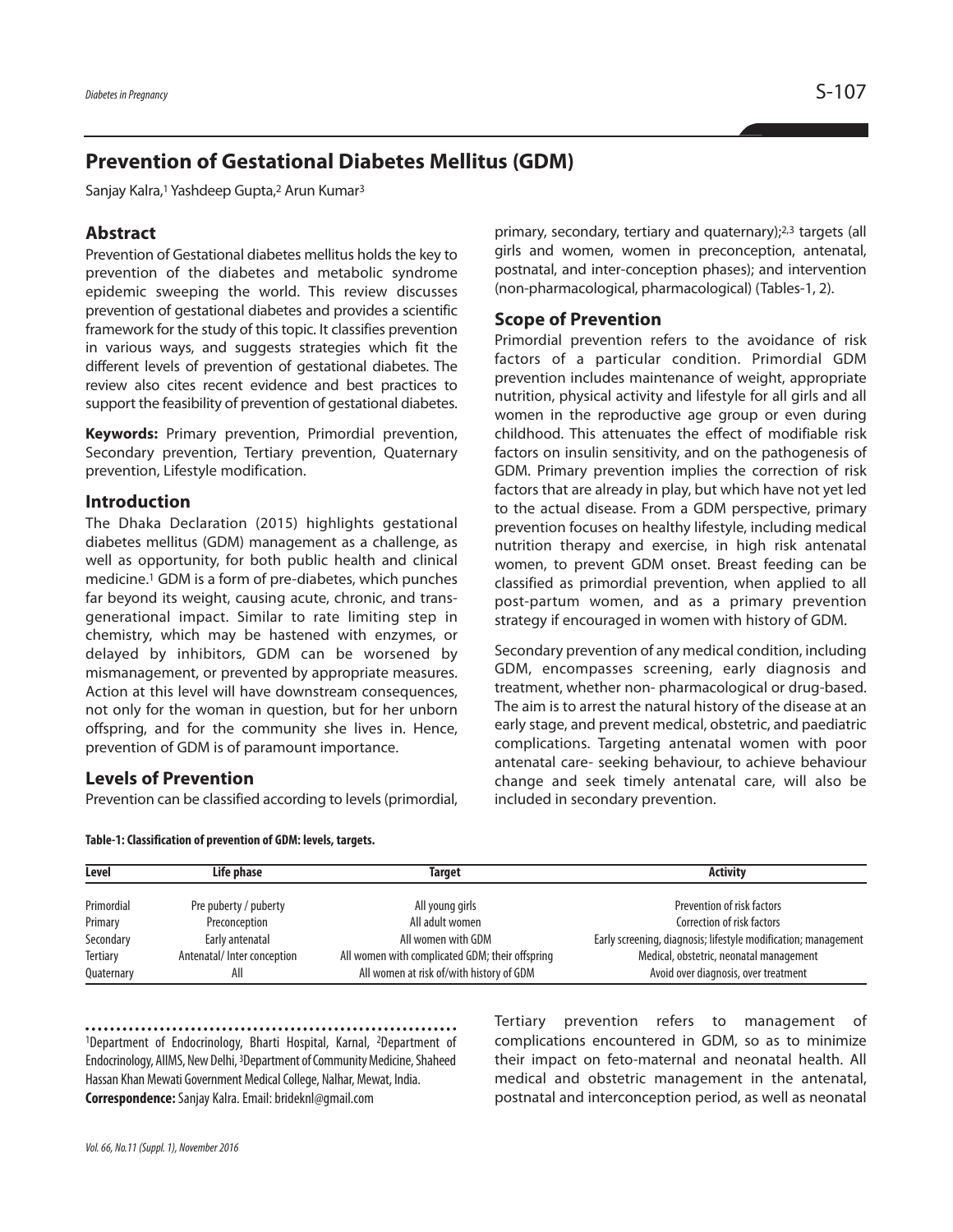and paediatric management of the offspring, is part of tertiary prevention.

One should be aware of quaternary prevention, which describes the need to avoid over-diagnosis, overlabelling, and over-treatment of any medical condition. The psychosocial impact caused by a label of 'diabetes' in a young women, especially in Asia, <sup>4</sup> underscores the need to practice quaternary prevention in GDM. This is done by following validated means of screening and diagnosis. Quaternary prevention also encompasses the need to follow simple [yet sensitive] means of screening and diagnosis, as well as avoid over-treatment. For example, unnecessarily treating an antenatal woman with mild uncomplicated dysglycaemia, when she is diagnosed with GDM a few days or weeks prior to delivery, may be projected as a case fit for quaternary prevention.

# **Lifestyle Modification**

Data is emerging regarding the role of physical activity, medical nutrition therapy, and weight management, during inter-conception, pre-conception, antenatal, and postpartum phases.

# **Non-Pharmacological Prevention**

The Finnish Gestational Diabetes Prevention trial (REDIEL) enrolled 293 women with a history of GDM and/or a prepregnancy BMI of  $\geq$ 30kg/m<sup>2</sup>, at <20 weeks gestation. These women were randomized to a control group, which received standard antenatal care, or an intervention group, which also received individualized counseling on diet, physical activity and weight control. 5

The incidence of GDM, as diagnosed by a 75g, 2 hour oral glucose tolerance test conducted at 24-28 weeks gestation, was 21.6% in the control and 13.9% in the intervention group ( $p= 0.044$ ) (39% difference) Gestational weight gain was lower in the intervention group (-0.58kg; P=0.037), whose subjects also reported improved quality of diet and increased physical activity during leisure time.

Similar findings were reported from a Chinese study, 6 which sampled 74 women with a BMI. 24kg/m2 at convenience. While both interventional and control groups received standard antenatal care and exercise, dietary and weight counseling at weeks 8-12, the intervention group also received counseling session every month during the 2nd trimester, and weekly follow up on telephone or via e-mail. These subjects had a much lower incidence of GDM and weight gain at the end of the 2nd trimester (28.1% vs 55.9%, p=0.023 and 6.86  $\pm$  3.84kg, p=0.000) than the control group.

The role of energy, nutrients, foods and dietary patterns in the development of GDM has been the subject of many studies. A detailed systematic review suggests that GDM risk is associated with higher fat, cholesterol, hence iron, red processed meat and egg consumption. A diet rich in fruit, vegetables, whole grains and fish, and low in red and processed meat, refined grains and high-fat dairy products is beneficial. <sup>7</sup> A prospective cohort study, including 15632 women from the Nurses' Health Study II (1991-2001) reports that women who consumed more potatoes before pregnancy had higher rates of GDM. 8 Substitution of 2 servings a week of potatoes with other vegetables, legumes and whole grain foods led to a 9-12% lower risk of GDM. While the authors did not infer a causal risk, this study underscores the effectiveness of dietary modification as a preventive strategy.

On the other hand, the GI baby 3 Study, a randomized controlled trial, found no benefit of a low glycaemic index diet on pregnancy outcomes, including incidence of GDM, in women at high risk of the condition.<sup>9</sup>

Physical activity is another aspect of lifestyle which has been supported as a means of preventing GDM. A recent prospective cohort study showed that participation in vigorous intensity exercise helped reduced the odds of excessive gestational weight gain by 54% in women with recently diagnosed GDM. No such association was noted for moderate intensity exercise. 10

Stress is a (partly) modifiable component of lifestyle as well. A cross-sectional, prospective study included 146 women who were exposed to the Hurricane Katrina, which hit Louisiana, during or just before pregnancy. Stress perception and use of denial coping style was found to significantly predispose to GDM (adjusted odds ratio 1.13, p=0.03 and 2.25, p=0.02 respectively).<sup>11</sup>

# **Pharmacological Prevention**

Pharmacological preventive strategies, including the Chinese traditional medication Zuogui Wan, and myoinositol, have been used in GDM. 12,13 However, data in support of their use is limited.

Drugs are best utilized in tertiary prevention. While the drug of choice is insulin, metformin and glibenclamide have also been accepted for use in certain situations. The bio-psycho social model of health has been used to create pragmatic indications for the use of metformin. <sup>14</sup> These include GDM detected during the late third trimester, poor adherence to insulin, poor self-management skills for injectable therapy, GDM refractory to high dose insulin, unwanted weight gain with insulin, and psychological or social resistance to insulin.